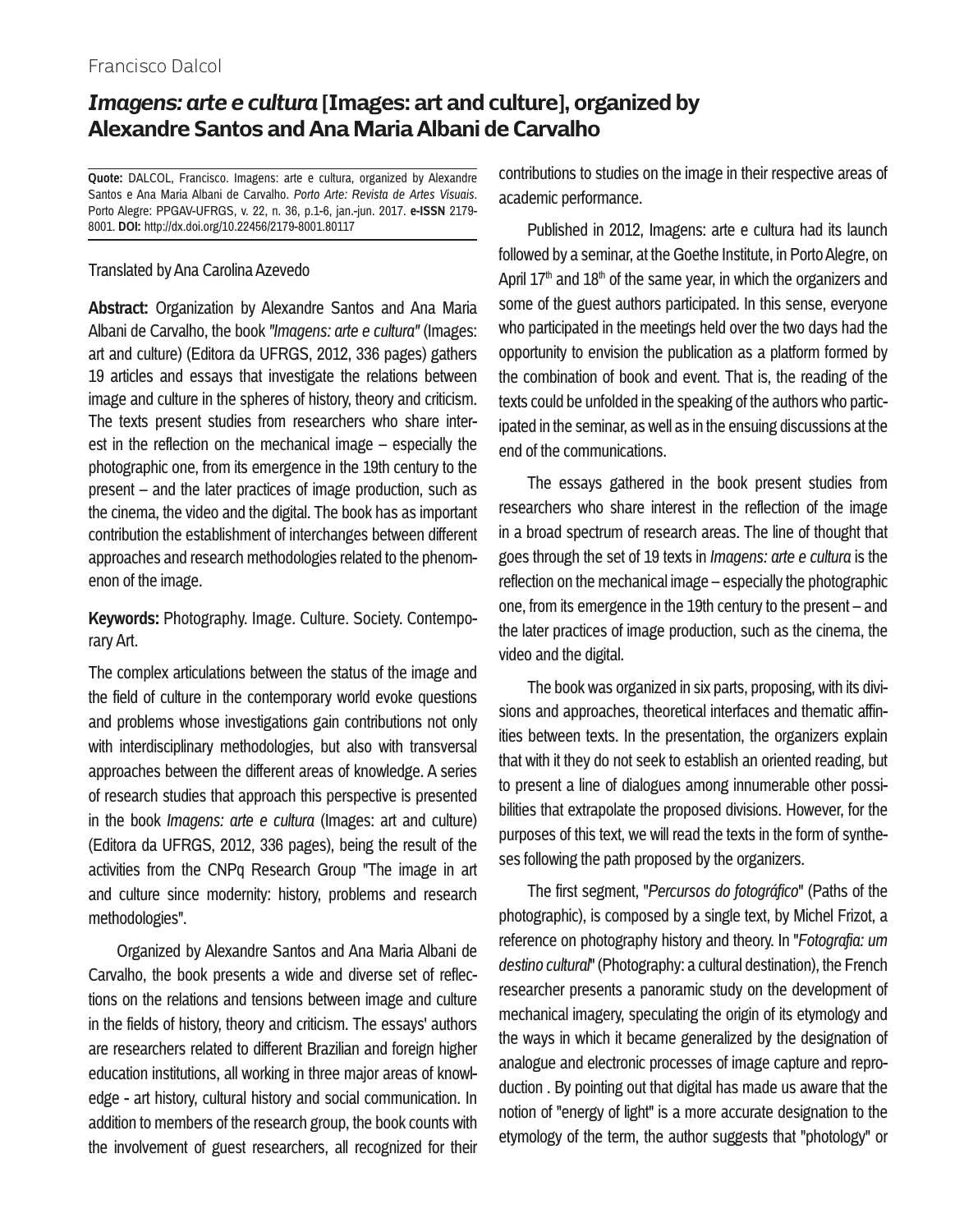"art of light" are more appropriate terms to the nature of photography. Focusing on the impact of photography on culture since its inception in the 19<sup>th</sup> century, Frizot presents the idea of a *photographic culture* as something related to the conditioning to which we are subjected by the images, which would constitute a *photographic anthropology*. Such notion highlights the documentary aspect of the photographic and, thus, the troubled relationship with the real and its consequent role in the constitution of subjectivities, or, according to the author, of *photographic imaginaries*.

the second thematic segment, *"Realidades recriadas"*  (Reconstructed Realities), the much debated question of the real in photography is unfolded with reflections proposed by three essays. In "O retrato fotográfico como alteridade: Fernando Lemos" (The photographic portrait as otherness: Fernando Lemos), Annateresa Fabris analyzes aspects of surrealism in the works of the Portuguese photographer, proposing that his procedures and results operate as a strategic line of critic action in the context of the Salazar dictatorship. On the images from Lemos, the author emphasizes how the notion of time and duration, in Bergson's terms, occurs in the relation between past and present, not as a succession but as coexistence. In the text that follows, Vesta Mónica Herrerías takes as object of study the photographic portraits of the Mexican bourgeoisie, discussing how the current generation of this bourgeoisie shows the permanence of an iconography that exalts the theatricality in the staging of the images that grant affirmation to the position that they occupy in the social hierarchy. The title of the essay, *"O escandaloso caso do retrato fotográfico da burguesia mexicana e suas convenções desalmadas"* (The scandalous case of the photographic portrait of the Mexican bourgeoisie and its soulless conventions), suggests an allegory to one of the best known works of fantastic realism by the Colombian writer Gabriel García Márquez, *La increíble y triste historia de la cándida Eréndira y de su abuela desalmada* (The Incredible and Sad Story of Candida Eréndira and Of his soulless grandmother) (1972). In the essay that concludes this segment, *"Fotografia e naturalismo na arte: o debate entre Francis Wey e Étienne-Jean Delécluze"* (Photography and naturalism in art: the debate between Francis Wey and Étienne-Jean Delécluze), Daniela Kern presents the questions present in the title of her text, a debate that the two critics waged in 1951 in a series of articles published in the French press. The complex relationships between photography, art, and art history are first approached with a brief study of the change of artistic canon in France in the 19th century. Next, Daniela analyzes texts from the debate between Wey and Delécluze, identifying aspects that, nowadays, help to reflect the way in which photography influenced different positions on what would be naturalism or realism in the production of artistic images.

The third segment, *"Migrações da imagem"* (Migrations of the image), brings together four essays that present discussions about photography in contemporary art. Three of them deal with the appropriation of photographic images by contemporary artists in their creative processes. Camila Schenkel, in *"Imagem e texto: aspectos da apropriação no trabalho de Rosângela Rennó"* (Image and text: aspects of ownership on the work from Rosangela Rennó), discusses the ways in which the Brazilian artist draws upon photographic archives from different sources as one of the key elements of her poetry, casting, through her work, questions about the place of the image in contemporary culture – namely, how we relate to photographs when they are transposed and re-signified by artistic procedures. The author sets theoretical and historical frameworks on the status of photography since the 1960s, pointing to the 1980s as the period when it is absorbed by institutions and the market. However, Camila disassociates Rennó's works from this context, because, according to the author's argument, the artist does not present her images autonomously, but through objects and installations in most of her works, almost always using the feature of a series and/or hybrid procedures. By showing in her works the legacy from the conceptual art elements of the 1960s and 1970s, through the use of preexisting second-hand images combined with textual elements, Rennó distinguishes herself from the more sophisticated photography that emerges especially in the United States during 1980s. In the following essay, *"Os códigos fotográficos como aberturas de percursos fotográficos na obra de Marilice Corona"* (Photographic codes as openings for photographic paths in the work of Marilice Corona), Niura Legrant Ribeiro studies the role that photography plays in the pictorial creation process of the Brazilian artist. By investigating the language modifications that photography produced in Marilice's painting, the author analyzes the artist's different works, points out changes in the course of her poetics, and concludes that photography and painting play a circular, juxtaposed and complementary role. Such reflection signals studies that can be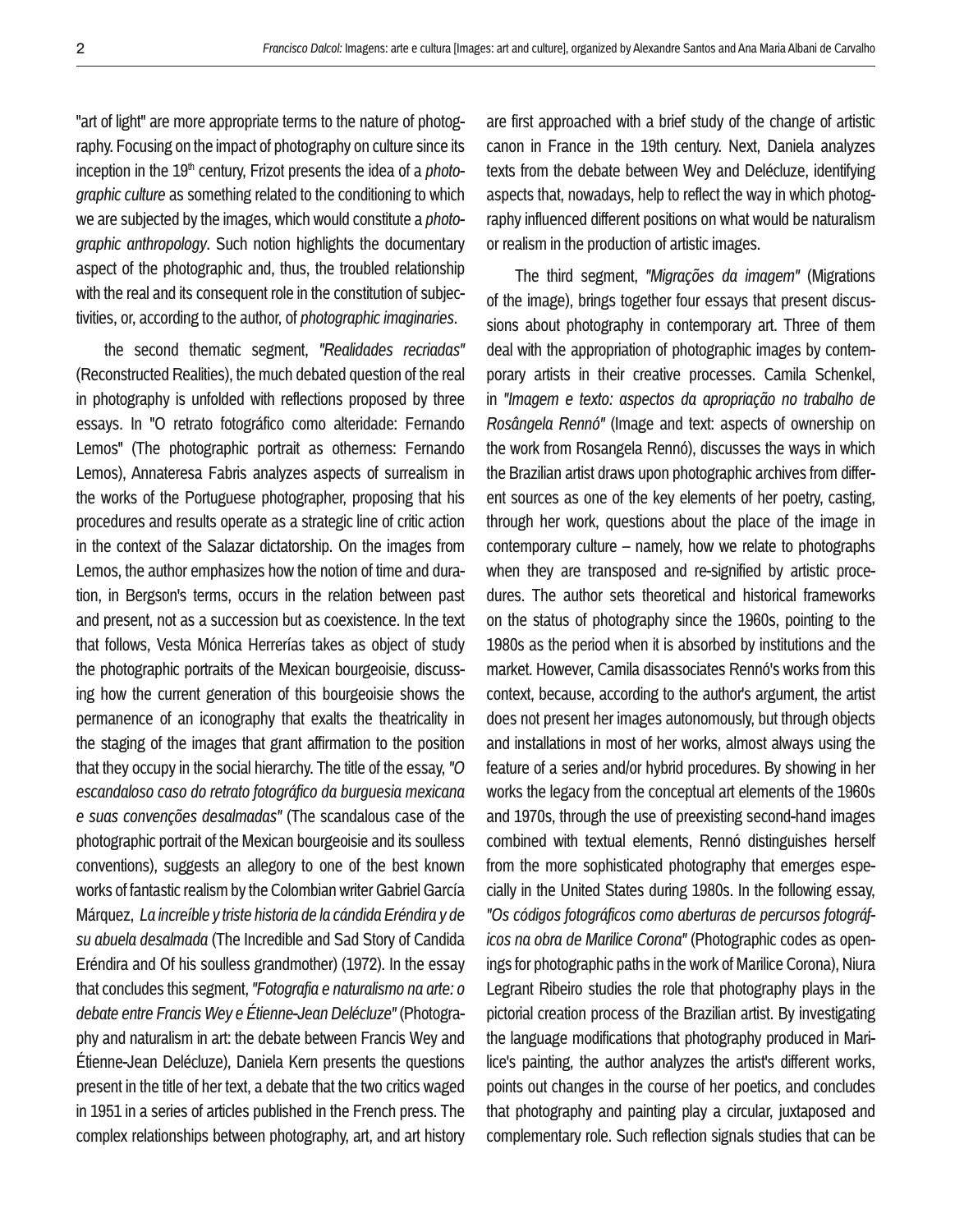developed along with other artists whose pictorial processes are related to the photographic. The third essay, *"Imagem fotográfica e ambigüidade narrativa na obra de Milton Kurtz"* (Photographic image and narrative ambiguity in the works from Milton Kurtz), by Alexandre Santos, proposes an analysis on the Brazilian artist's work from a personal agenda in which Kurtz (1951-1996) made collages with original images, for the most part, from magazines and newspapers. The author identifies in this kind of diary a source of visual references that relates to later works realized by the artist. Santos then investigates the place of the photographic image within the narrative and autobiographical ambiguity of the work of Kurtz did in the 1980s, as well as in the representation of the body, in the portrayal of intimacy, in a homoerotic bias and in the comments on the place of the individual in a consumer society. It emphasizes, therefore, the discursive specificities of personal memory in the field of photography, throwing questions about the micronarratives in the contemporary artistic procedures. The fourth essay ends the segment not by analyzing specific artists' productions, as in the previous three texts, but by reflecting the impact of the image on a broader panorama, defining the place and transits of the contemporary artist. In *"A imagem no circuito de arte global"* (The image in the global art circuit), Ana Maria Albani de Carvalho turns to the globalized artistic system providing theoretical subsidies for a critical discussion about the circulation of still and moving images in the institutional circuit. The author starts from the so-called "global turnaround" of the 1990s, situating problems arising from the worldwide proliferation of events such as fairs and biennials. Thus, it points out changes in the artistic field and the role played by new forms of production, diffusion and reception of the image in discourses in the history of art, as well as in the parameters of taste and aesthetic appreciation. In showing the preponderance of the global circulation of images, Ana Maria Albani indicates that many artists are investing in works that reflect political tensions and contemporary debates in a scenario marked by the dissolution of boundaries between the universes of high art and entertainment, as well as between the fields of art, science, technology, economics and politics, once delimited and circumscribed.

The fourth segment, *"Territórios inconstantes"* (Inconstant Territories), brings together three essays that consider the porosity of boundaries and the consequent displacement of the image, especially the photographic one, to other disciplines or fields of knowledge. In *"A imagem fotográfica como arte informacional"*  (The photographic image as informational art), Virgínia Gil Araújo focuses on the use of photography by the neo-avant-gardes of the 1960s and 1970s to demarcate theoretical, conceptual and historical aspects in their reflection on the impact of the relations of images in circulation – specially of photographic matrix – with communication and everyday life. By situating the different specificities that mark the Brazilian context in that period in relation to the US and Europe, the author emphasizes the montage as the "correction of reality" feature that allowed artists to engage in language games such as allegories, metaphors and serializations, resulting in artistic propositions that demonstrate certain political assemblages of art in society. In the following essay, *"Variações do tempo – mutações entre a imagem estática e a imagem-movimento"* (Time variations – mutations between static image and motion-image), Antônio Fatorelli devotes himself to an argumentation focused on hybridity and contamination between languages and contemporary artistic practices, especially on what photography and cinema borrow between themselves as well as the resulting tensions that the author designates as *complex temporalities*. Reflecting on the impact of technological innovations on the changes of aesthetic order and perception in the field of the visual arts in its crossings with other fields of culture, Fatorelli points out the insufficiency of modernist values of purity, specificity and autonomy in face of contemporary projects and artwork. The essay *"A imagem entre a arte e a ciência"* (The image between art and science)", by Rosana Horio Monteiro, brings a reflection on the panorama of collaborative productions of contemporary art, focusing on the complex transits between artistic practices and scientific laboratories. The text provides an ethical discussion on the ways in which artistic status is given to scientific images originally conceived as non-art. This segment of reflections concludes with a text dedicated to practices in the sphere of digital art. In *"Arte contemporânea: a experiência da presença nas instalações interativas de Anna Barros"* (Contemporary art: the experience of the presence in the interactive installations of Anna Barros), Nara Cristina Santos has as a starting point the nanoart research of the Brazilian artist to discuss the need for interdisciplinary criteria in

the task of seizing works that use digital technology for artistic purposes. In this sense, the author shows that the examination of the works from Anna Barros (1932-2013) points to the need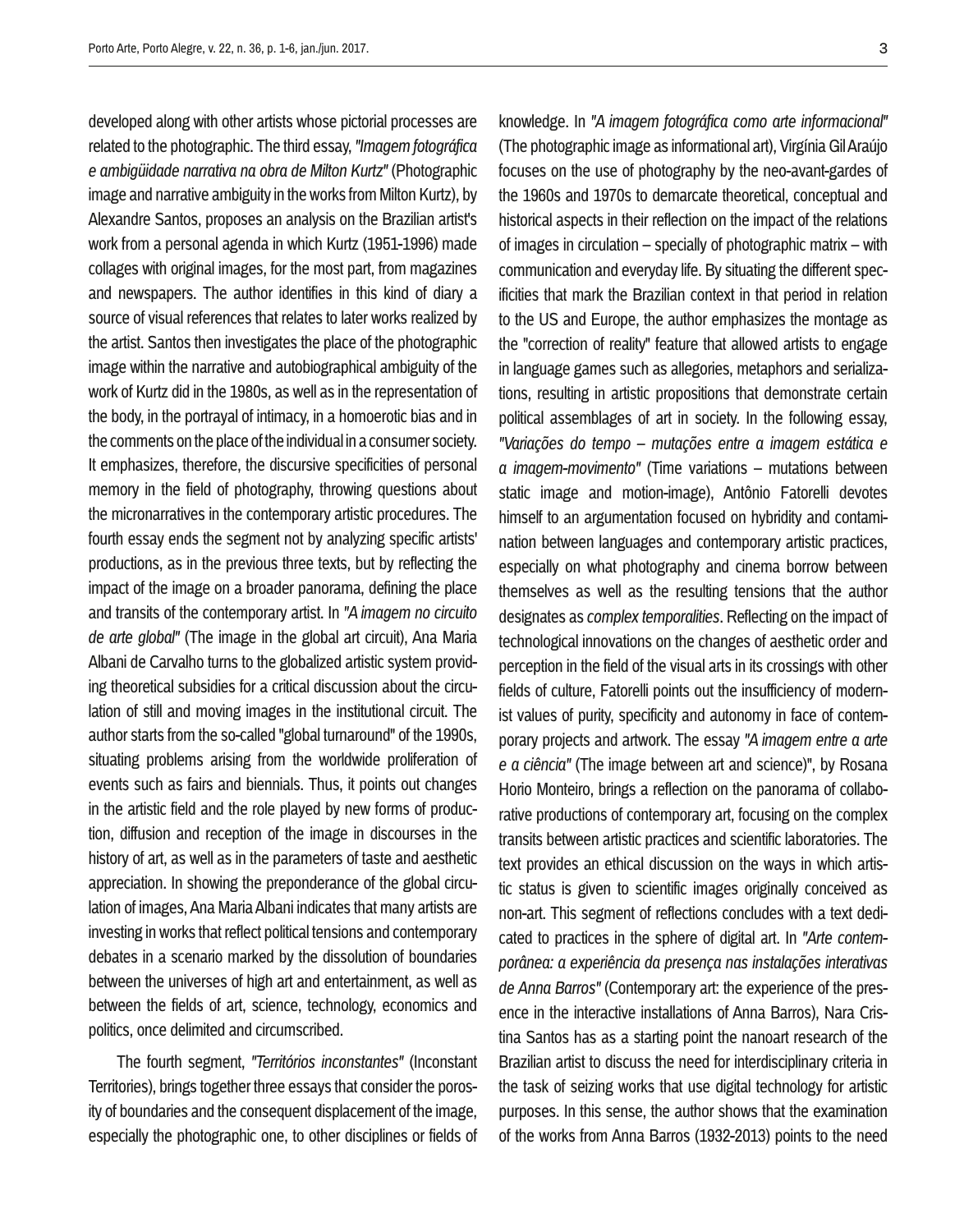for articulations between different areas of knowledge, such as neuroscience, nanotechnology, anthropology, philosophy, technology and art. Before the interactive video installations of the artist, Nara Cristina examines the experience of the presence confronting theoretical frameworks on the different notions of *participative activities* and *interactive activities*, both fundamental for the apprehension of the productions in digital art.

The fifth segment, *"Fronteiras do visível"* (Frontiers of the visible), brings together three essays dealing with image issues in their representations of cultural and social. Roberto Conduru, in *"Imagens-corpos na fotoplástica de Mário Cravo Neto"* (Image-bodies in the photoplasty of Mário Cravo Neto), takes works of the photographer that operate in the limits of allegorical staging and photodocumental ethnography. In dealing with images that depart from representations of Afro-Brazilian religions, the author points in a sensitive  $-$  and poetic  $-$  way to what is presented as invisible and unrepresentable and to what may or may not be communicated of the rituals in *candomblé terreiros* by means of capture of the photographic image with artistic intentions. In the following essay, *"Arte e imagem como construção de memórias familiares da pós-ditadura argentina"* (Art and image as a construction of family memories of the Argentine post-dictatorship," Rodrigo Montero discusses the traumatic theme of dictatorial military regimes in Latin America, investigating their implications for the practices of Argentine artists. Through works from the 1990s that use memory images of times of repression, the author identifies practices from artists who offer contemporary political responses and reflections to the context of persecution, torture and assassinations of state terrorism. They are works built not by images recovered from the pinnacle of the period of violence, but from the moment of decadence and ruin of the military regime. In this sense, the author identifies the return of the intimate drama, previously diluted in collective drama by the need to account for the socialization of images, representations and discourses that, at first, was necessary for the unification of movements and initiatives to demand for truth and justice. This perspective from the familiar intimate drama is dynamized by the political and judicial context favorable to historical corrections, to the co-presence of different generations and, consequently, to the mosaic of different reports, memories and experiences about the Argentine military dictatorship. Finally, the essay *"Estética da violência: imagens* 

*de prazer e dor em Francis Bacon"* (Aesthetics of violence: images of pleasure and pain in Francis Bacon), from Fabio Parode, presents a reflection about the ways in which pleasure and pain are represented within the art. From the conceptual contributions of Deleuze and Guattari, the author comments on the aesthetics of violence taking as object of analysis the artistic process and the speech from the artist Francis Bacon.

*Imagens: arte e cultura* closes up with the sixth segment, *"Narrativas do imaginário"* (Narratives of the imaginary), which brings together four essays that discuss relations between art and culture, focusing on issues that cross the disciplines of communication, anthropology and history. The essays take the world of images as an object of study or as a methodological tool to illuminate certain reflections. As common ground, the texts collected in this segment are dedicated to the examination of the cultural and artistic scene of Rio Grande do Sul – especially Porto Alegre – throughout the end of the  $19<sup>th</sup>$  century and the first decades of the  $20<sup>th</sup>$  century. This is a crucial period for the transition from an eminently agropastoral society to a more urbanized society, in the process of entering a process of modernization, including artistic modernity, without neglecting the late aspect of this regional stage in relation to other capitals of Brazil. In *"Porto Alegre pitoresca e bucólica: narrativas fotográficas urbanas dos irmãos Ferrari"* (Picturesque and bucolic Porto Alegre: urban photographic narratives from the Ferrari brothers," Zita Rosane Possamai examines the one that is the first album of photographs of urban views of the capital of Rio Grande do Sul, produced at the end of the  $19<sup>th</sup>$  century by the Ferrari Brothers, Italians who settled in the city and used to sign their photographs with the name of the studio, without needing individual authorship. In presenting a brief overview of the process of popularization and massification of photography in Porto Alegre, the author analyzes images from the album, identifying the construction of a photographic narrative that captures the city and its natural landscape in transition to an environment in the process of urbanization with the first large streets and buildings. Next, the essay *"Os usos das imagens na construção das práticas culturais: as fotogravuras do público do cinema na revista Kodak"* (The uses of images in the construction of cultural practices: the photographs of the cinema audience in Kodak magazine), by Alice Trusz, uses the images from the aforementioned publication to point out the formation of a public meeting space in Porto Alegre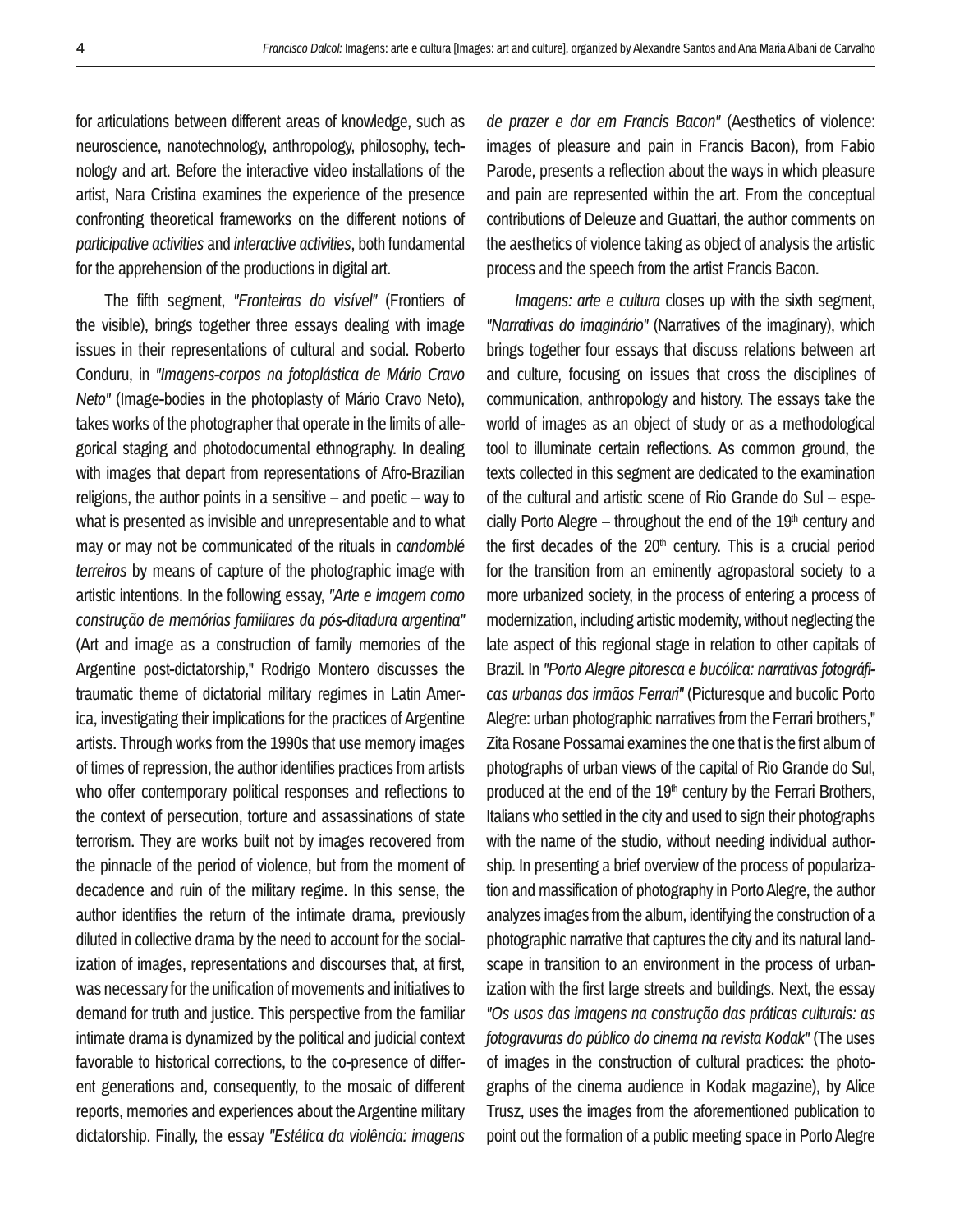because of the pioneering projection rooms. The author presents a series of historical aspects from the implantation and development of street cinemas in the city, highlighting the increments of urban sociabilities stimulated by the cinema sessions and the circulation of illustrated magazines that covered social encounter situations with images and texts. Analyzing editions from the "Kodak" magazine published between 1913 and 1914, Alice takes its images as a documentary support to analyze the cinema as a social and cultural phenomenon that generates situations of encounter, and, therefore, forms publics and sociabilities. In the following essay, *"Visualidade urbana moderna nas revistas ilustradas brasileiras dos anos 1920"* (Modern urban visuality in Brazilian illustrated magazines from the 1920s), Charles Monteiro dedicates himself to the magazines "Madrugada" and "Mascara", both published in Porto Alegre. The author reflects on the place and status of photography in the processes of modernization, with special attention to the elaboration of a new modern urban visuality and the process of diffusion of new cultural codes and forms of sociability. In presenting researches that focus on the theme at the national level, the author highlights a regional peculiarity: the high level of illiteracy in the local society in the 19th century, which indicates the importance acquired by pictorial magazines based on images. Already in the first decades of the  $20<sup>th</sup>$  century, explains the author, there is an expansion of the readership and, as a result, an impulse to the circulation of new magazines. Regarding the issues of "Madrugada" and "Mascara", Monteiro shows that his images portray the elaboration of new forms of sociability, of consumption and of goods related to a new urban and modern culture, being also vehicles of artistic modernism in the regional context. Finally, the essay *"O campo cultural no RS: o designer Ernst Zeuner"* (The cultural field in Rio Grande do Sul: the designer Ernst Zeuner), by Susana Gastal, analyzes the initial stage of regional modernization from Bourdieu's theory field, taking as object of study the insertion of the bookstore and publisher Globo (1883) and the *Globo Magazine* (1929), as well as the creation of Varig (1927) in the implementation of air transport in Brazil. The connections presented by the author come from Henrique Bertasso, a Globo shareholder and one of the first shareholders from Varig, to the graphic designer Ernst Zeuner, German immigrant responsible for the graphic department from Globo and the visual design from Varig. The historical panel presented by the author gives an account of the process of modernization of artistic visibility in the local context, presenting emblematic artists from the period such as João Fahrion, Edgar Koetz, Nelson Boeira Faedrich, João Faria Vianna and Sotero Cosme.

The 19 essays assembled in *Imagens: arte e cultura*  consider the strong presence of the image in a historical and contemporary perspective, from daily operations to scientific investigations, through the media and arts, without overlooking the strong impact of the massive diffusion of analog and digital imaging devices. The studies indicate that the investigations dedicated to the relations between image and culture can find dialogues with cultural studies, visual culture and the contemporary theories of photography.

The researchers who participate in the book show that in their investigative and reflexive works they do not seek to establish specific and autonomous fields of knowledge, as in modernity, but rather to recognize, at the edges of intersection and in the intersecting zones of the different domains and knowledge, conceptual and theoretical contributions in order to identify new contributions for the reflection of the complex interfaces between art and culture in their connections with the world of images. Taking account photography in its ambiguous relationship with the real and discursive fields, the studies gathered in "Imagens: arte e cultura" outline perspectives for the emergence of new bases for knowledge and understanding for modern and contemporary cultures, starting with the role of the image in these contexts.

Finally, the conception of the book has as a high point the establishment of interchanges between different reads and research methodologies related to the imaging phenomenon. By abandoning once secure frontiers in the history of art, communication and visual history, researchers rely on crossings and even overlaps between different domains. From this, there is a publication that contributes to the debate and to raise questions that can signal subsequent reflections and gaps in research on the subject of the image in different areas of knowledge, pointing out the fecundity of transversality in the face of doubts and questions that the contemporaneity offers.

**Francisco Dalcol:** Doctoral student in Visual Arts – History, Theory and Criticism (PPGAV/UFRGS). Capes Scholarship with doctoral internship at the Nova University of Lisbon (UNL). Master